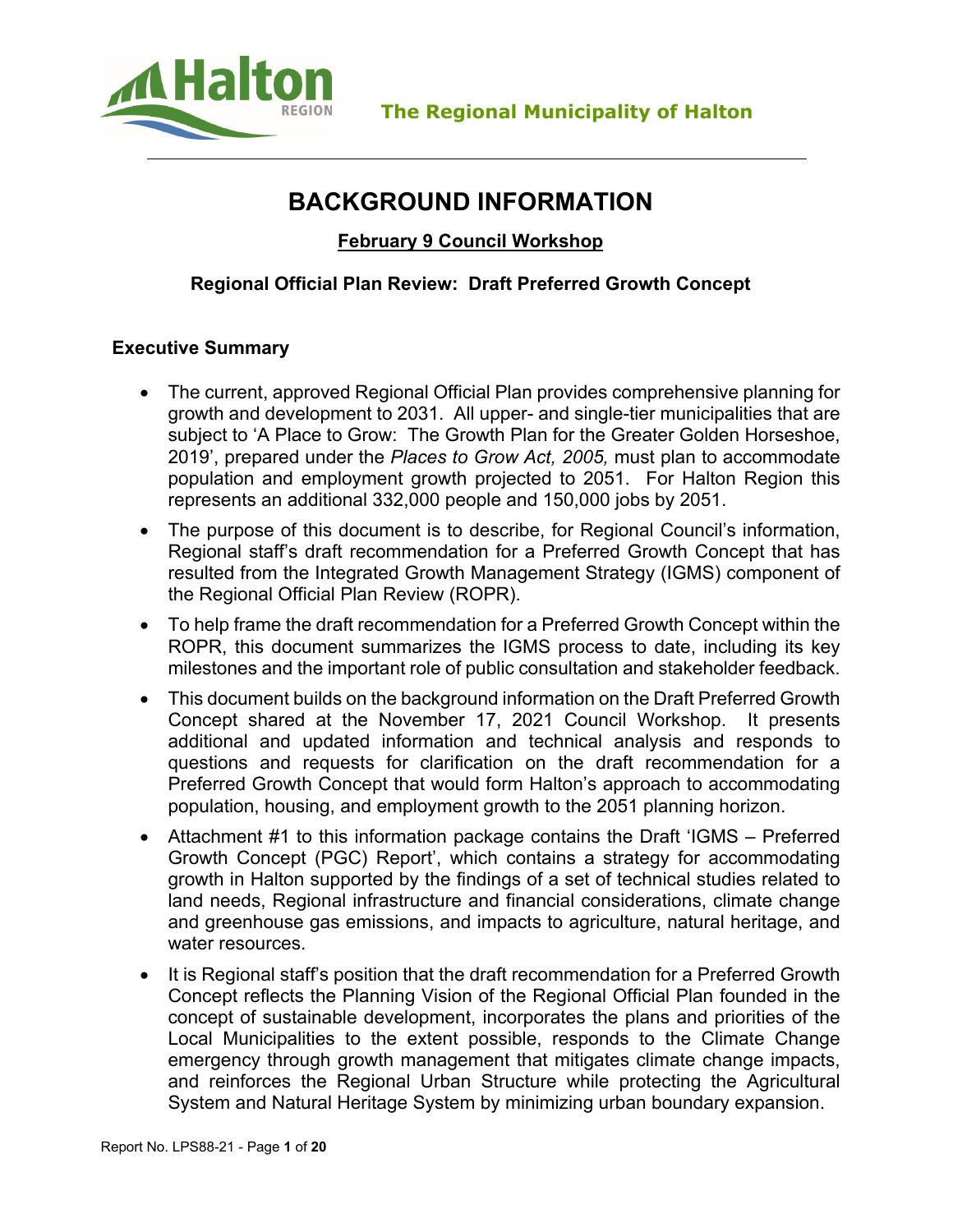- The major elements of the approach to accommodating growth to 2051 as discussed in this document and the Draft PGC Report include:
	- o implementing a compact and transit-supportive Regional Urban Structure by directing significant population and employment growth to strategic growth areas, including around GO Stations and planned higher order transit corridors;
	- o accommodating more than 80 per cent of population growth (contained in more than 85 per cent of new housing units) and almost 80 per cent of employment growth between 2031 and 2051 within the Region's existing urban areas;
	- $\circ$  a significant shift in the future housing mix of the Region towards apartments, from approximately 25 per cent to more than 50 per cent of total housing units, directed to strategic growth areas, between 2031 and 2051;
	- $\circ$  a measured urban boundary expansion of 1,120 ha of new community land in Milton and Halton Hills, for residential, commercial and institutional uses, to provide a market-based supply of ground-related housing as directed by the Province, and accommodate important community uses (i.e. hospitals, parks);
	- $\circ$  a major shift in the future employment mix of the Region towards mixed use office employment, directed to strategic growth areas, between 2031 and 2051;
	- $\circ$  a measured urban boundary expansion of 1,070 ha of new employment land in Milton and Halton Hills, to accommodate market demand for advanced manufacturing, logistics/warehousing, and supportive uses, which require access to 400-series highways.
- Following the November 17, 2021 Council Workshop, Local Municipal Councils received reports and provided their feedback on the Draft Preferred Growth Concept. In addition, there has been significant discussion and feedback from the public, including e-mails sent to members of Regional and Local Councils expressing concerns with the Draft Preferred Growth Concept and specifically expressing concerns with the proposal to expand Halton's existing urban boundaries. This document presents supplemental information related to this issue and clarifies certain elements of the draft recommendation for a Preferred Growth Concept.
- As part of the Workshop, staff will also review with Council the draft Policy Directions intended to guide updates to Regional Official Plan policies on climate change, growth management, the rural and agricultural system, natural heritage system, the North Aldershot Planning Area, working with Indigenous Communities and Peoples, and plan implementation, among other things. The draft Policy Directions are discussed further in this document and are provided as Attachment #2.
- No decision will be made by Regional Council at the Workshop Meeting. The consideration of the Preferred Growth Concept will be rescheduled to a future meeting. A recommendation will be brought forward and Regional Council's decision will form the foundation of Halton's Integrated Growth Management Strategy. There is a Provincial requirement for Regional Council to adopt a Regional Official Plan Amendment addressing Growth Plan conformity by July 1, 2022.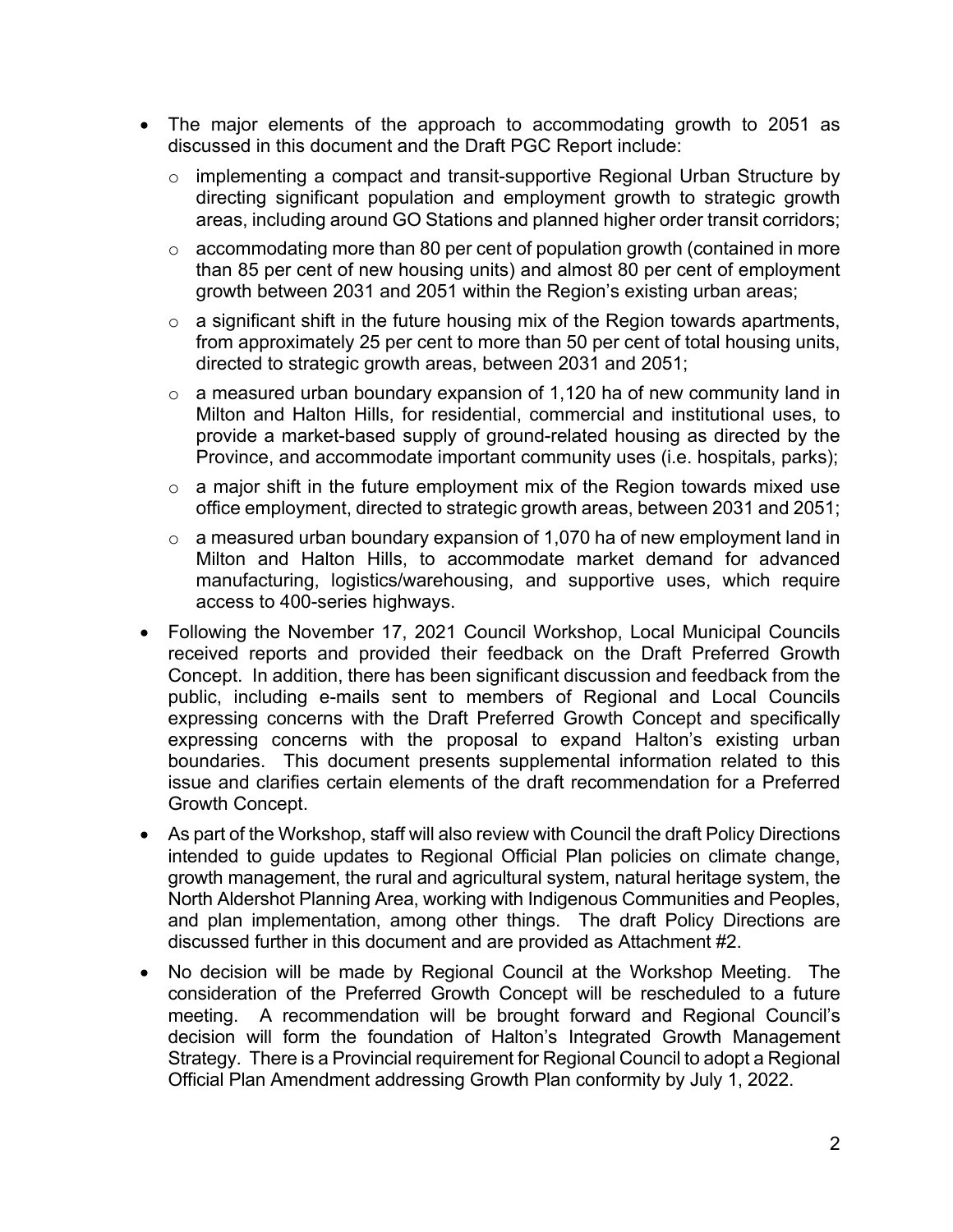## **Background**

The current, approved Regional Official Plan provides comprehensive planning for growth and development to 2031. All upper- and single-tier municipalities subject to 'A Place to Grow: The Growth Plan for the Greater Golden Horseshoe, 2019' must plan to accommodate population and employment growth projected to 2051. For Halton Region, this means planning for 1,100,000 people and 500,000 jobs by 2051. The Integrated Growth Management Strategy (IGMS) is the component of the Regional Official Plan Review that is developing a strategy to accommodate this growth to 2051 and achieve conformity with the Growth Plan.

Regional staff's draft recommendation for a Preferred Growth Concept, provided for Regional Council's information in this document, is the result of a comprehensive planning process undertaken in response to the Provincial planning framework. The key milestones which have led to this point in the IGMS process as well as the important role of public consultation in informing this work are summarized below.

## *An Overview of the Integrated Growth Management Strategy*

## *Growth Scenarios & Evaluation Framework*

In 2019 and 2020, Regional Council received information on a set of Growth Scenarios developed to assess a range of approaches to accommodating growth in Halton Region. Regional Council directed staff to refine the Growth Scenarios that reflected the Local Plans and Priorities as the basis for developing a series of more detailed Growth Concepts. Regional Council also received information on an Evaluation Framework developed to inform the assessment of the detailed Growth Concepts. Following additional Local Municipal consultation, Regional Council endorsed the Evaluation Framework for use in the IGMS process in May 2020.

The Growth Scenarios and the Evaluation Framework as endorsed by Regional Council set a strong foundation for the IGMS, highlighting the importance of advancing local plans and priorities as well as identifying the objectives and measures viewed as important in evaluating options for how Halton grows.

# *Regional Urban Structure Discussion Paper & ROPA No. 48*

Recognizing the importance of directing growth to key locations within the Region's existing urban areas, implementing the requirements of the Provincial Growth Plan, and supporting Local Municipal Plans and Priorities, a Regional Urban Structure Discussion Paper was presented to Regional Council in July 2020 through Report No. LPS56-20 re: 'Regional Official Plan Review – Regional Urban Structure Discussion Paper'. This was presented alongside Discussion Papers for other theme areas being addressed as part of the ROPR.

The Regional Urban Structure Discussion Paper and the feedback that was received from Local Municipalities, agencies, and the public identified strong support for identifying key areas in Halton Region where higher-density, transit-supportive growth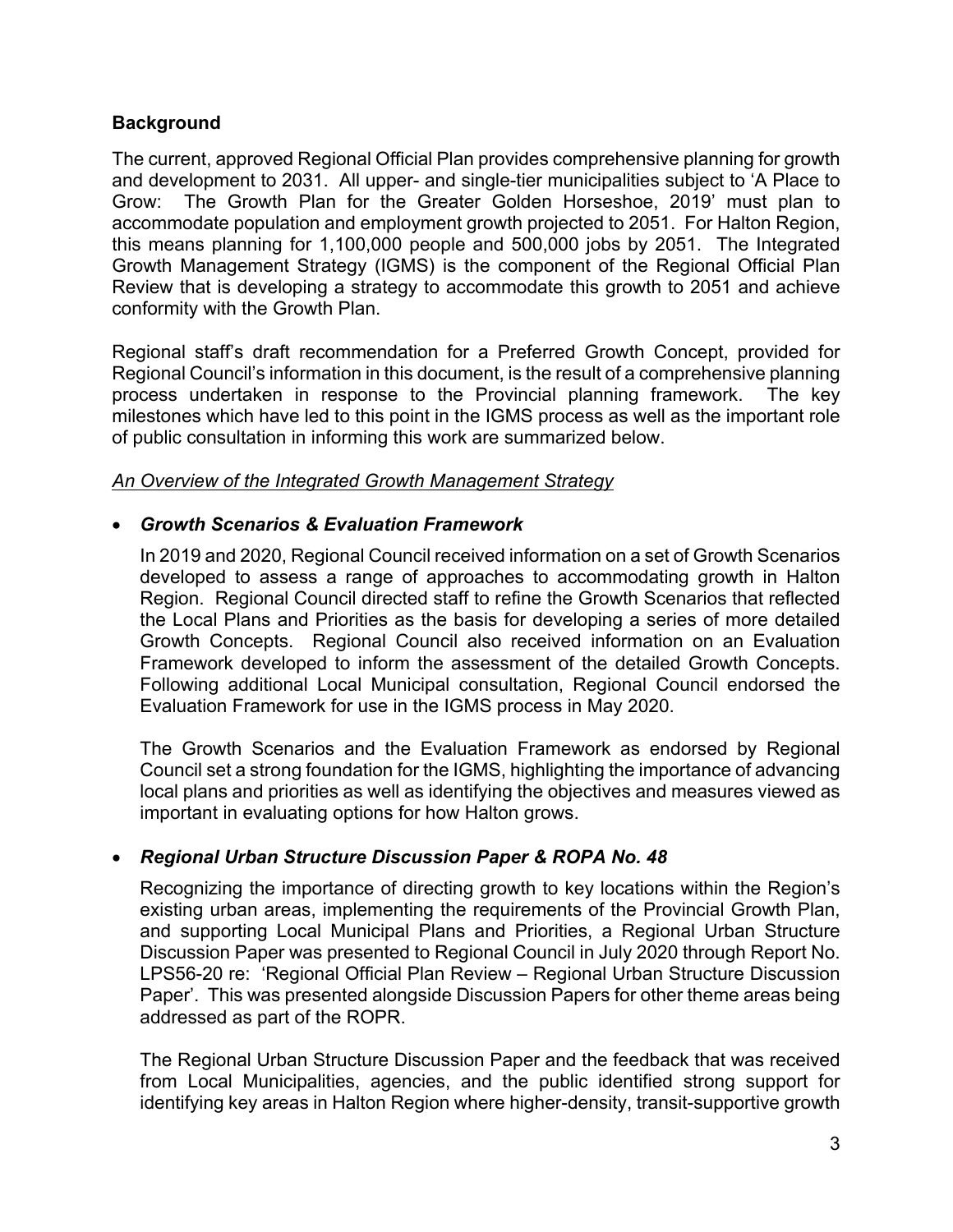could be directed, namely to areas around GO Transit Stations and existing or planned transit corridors. Through Report No. LPS84-20 re: 'Advancing Key Planning Priorities of the Halton Municipalities' in September 2020, Regional Council directed staff to develop an initial scoped Regional Official Plan Amendment (ROPA) to advance select local municipal planning priorities related to urban structure. This direction resulted in ROPA No. 48 – 'An Amendment to Define a Regional Urban Structure' adopted by Regional Council in July 2021 and approved by the Province in November 2021.

The Regional Urban Structure Discussion Paper and ROPA 48 provide a strong foundation for accommodating growth in Halton's Strategic Growth Areas such as Urban Growth Centres, Major Transit Station Areas, Regional Nodes, and Regional Corridors. The Regional Urban Structure implemented as part of the IGMS forms an integral part of Halton's growth strategy and is planned to accommodate a significant share of the growth planned in Halton to 2051.

## *Growth Concepts Discussion Paper & Supplemental Information*

Building on the direction from Regional Council in response to the Growth Scenarios and Evaluation Framework, Regional staff prepared a Growth Concepts Discussion Paper, which identified and evaluated different approaches to accommodating growth in Halton to 2051 and evaluated them using the endorsed Evaluation Framework.

The Discussion Paper was presented to Regional Council in February 2021, through Report No. LPS18-21 – 'Regional Official Plan Review - Integrated Growth Management Strategy – Growth Concepts Discussion Paper'. Regional Council authorized the release of the Growth Concepts Discussion Paper for public consultation and directed staff to develop a Draft Preferred Growth Concept based on the input received from the Local Municipalities, public agencies, and the public.

The Growth Concepts Discussion Paper evaluated four ways to accommodate growth to 2051: Concept 1 (Moderate Greenfield Expansion), Concept 2 (Limited Greenfield Expansion), Concept 3 (Employment Area Only Expansion) and Concept 4 (Greatest Greenfield Expansion). These approaches differed based on the amount of growth they directed to Halton's existing urban areas or conversely, the amount of growth they directed to new urban expansion areas.

In April 2021, through Report No. LPS45-21 – 'Additional Information Relating to Growth Concepts and the Integrated Growth Management Strategy', Regional staff provided information on an additional Growth Concept that provides no new urban boundary expansion (referred to as Concept 3B – 'No Greenfield Expansion') and a comparative analysis of greenhouse gas emissions for the Growth Concepts, among other things. By way of motion, Regional Council directed staff to add this information to the public engagement program on the Growth Concepts.

The Growth Concepts, their evaluation in the Discussion Paper, and the additional information provided by Regional staff provided information regarding the distinctions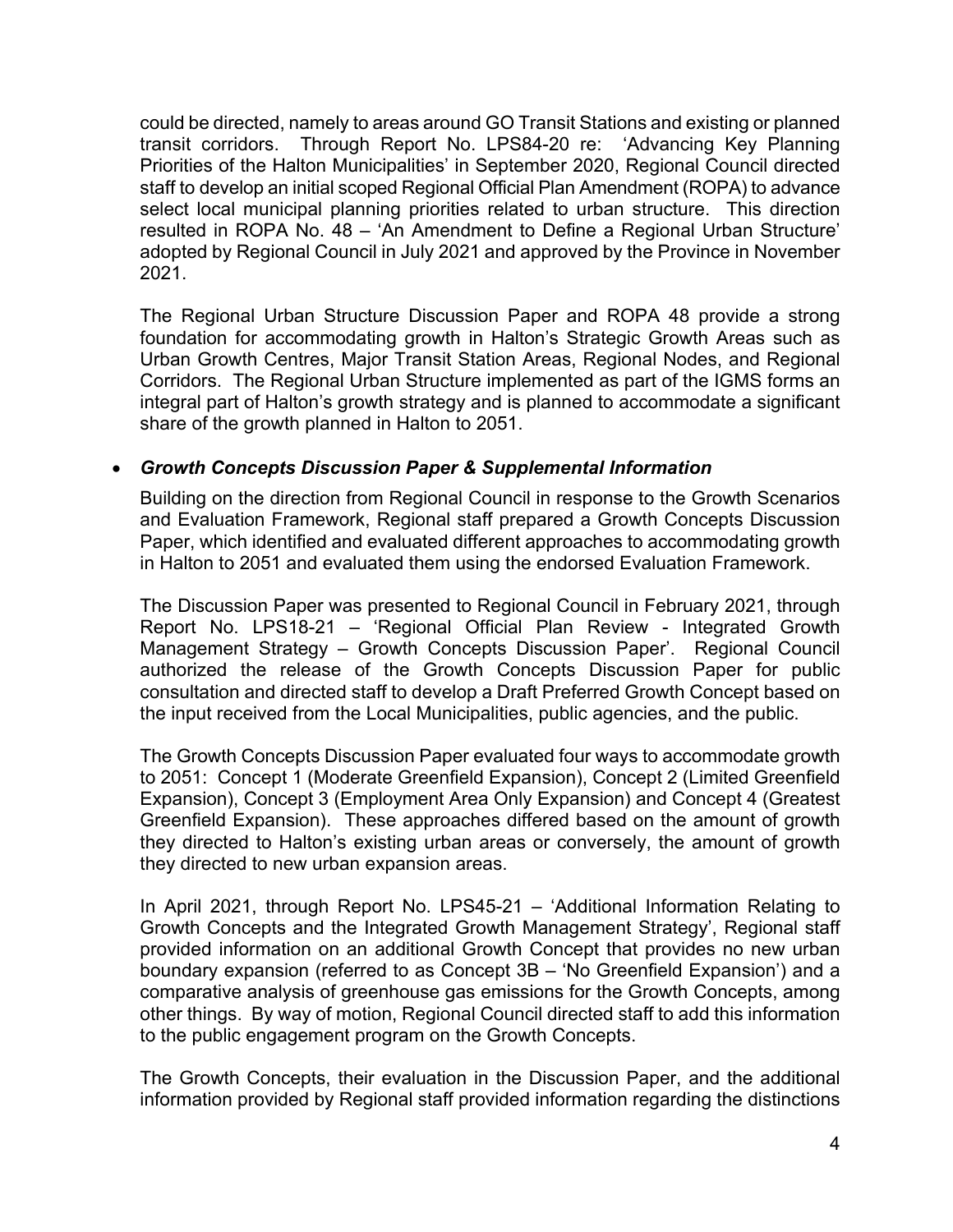between the range of approaches to accommodating growth in Halton, enabling valuable input from Local Municipalities, public agencies, and the public.

## *Key Principles for a Preferred Growth Concept*

In July 2021, Report No. LPS51-21 re: 'Regional Official Plan Review: Work Plan Update and Overview of Key Principles as the Foundation for a Draft Preferred Growth Concept', provided Regional Council with an update on the IGMS, a summary of public input on the Growth Concepts and supplemental information, and a revised work plan.

The report highlighted how the Growth Concepts Discussion Paper provided a basis for developing a Preferred Growth Concept through its technical assessment and evaluation of matters related to growth management, infrastructure, fiscal impacts, agriculture, mineral aggregate resources, climate change, natural heritage systems and healthy watersheds, and multi-modal transportation, transit-supportive densities and goods movement. It also provided information on the Provincial Land Needs Assessment methodology and how this would inform a Preferred Growth Concept. Building on these considerations and the extensive input received on the Discussion Paper and throughout the IGMS process to that point in time, the report identified the following Key Principles to be used as the foundation for developing a balanced approach to accommodating growth to 2051:

- Confirming and Supporting a Regional Urban Structure
- Setting an Ambitious and Achievable Intensification Target
- Meeting the Challenge of Climate Change
- Establishing a Broad Range and Mix of Housing
- Providing a Complete Spectrum of Employment Opportunities
- Advancing Strategic Employment Land Conversions
- Setting Bold yet Achievable Community Area & Employment Area Density Targets
- Maintaining Strong Development Phasing Policies
- Ensuring Growth Proceeds without negative Fiscal Impacts
- Maximizing Agricultural Land Protection
- Further Enhancing the Natural Heritage System

In discussing these Key Principles, the report noted that a Preferred Growth Concept was to be based on a significant shift to more compact, mixed use urban form, meeting the challenge of climate change and maximizing the protection of our agricultural land base while also representing an achievable plan, taking into consideration the housing market, choice and affordability, and the financing and construction of infrastructure to service growth.

#### *Draft Preferred Growth Concept*

In November 2021, a Council Workshop was held to provide Regional Council and the public with information on a Draft Preferred Growth Concept prepared by Regional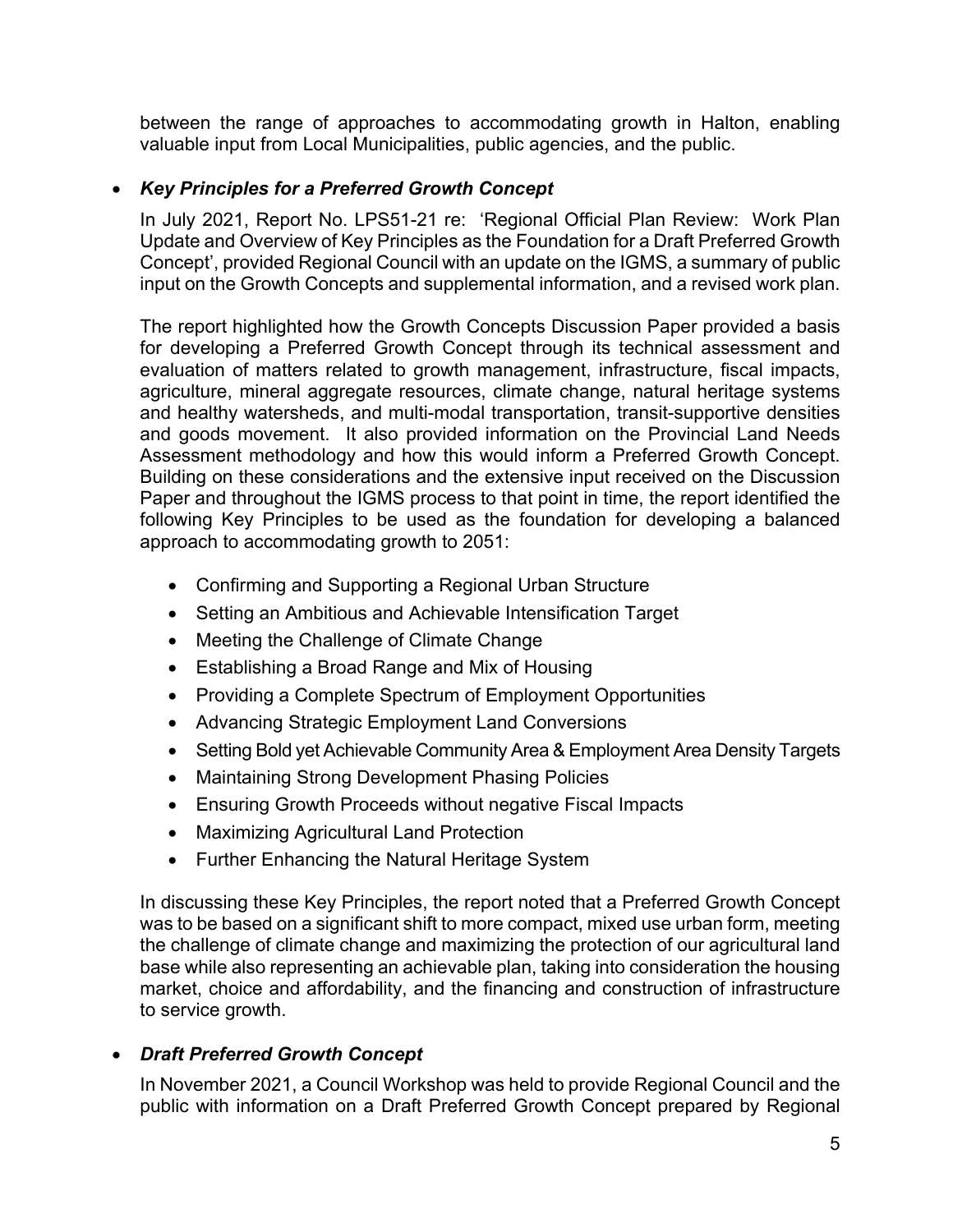staff based on the Key Principles discussed above. This included an overview of the Growth Concepts that had been evaluated, a summary of the public engagement process and the feedback received, and specific responses to input received from Advisory Committees and Local Municipalities. It also provided an overview of the Draft Preferred Growth Concept and its supporting Draft Land Needs Assessment.

Since the November 2021 Council Workshop, technical work on the Integrated Growth Management Strategy has been updated, alongside ongoing consultation with Local Municipal staff in support of developing the Preferred Growth Concept as presented in this document for Regional Council's information.

Local Municipal Councils have received reports and provided their perspectives on the Draft Preferred Growth Concept and there has also been significant discussion and feedback from the public, including e-mails sent to members of Regional and Local Councils expressing concerns with the proposed direction to expand Halton's existing urban boundaries. This information has been reviewed by Regional staff and is addressed later in this document.

#### *Consultation and the Integrated Growth Management Strategy*

An extensive public engagement program has supported the IGMS process described above, providing the public many opportunities to make their views known on how Halton should grow. Throughout the process, detailed information has been posted on **halton.ca** and has received a significant number of webpage views. The same materials were available for pick-up at community centres and libraries across Halton.

Virtual Public Information Centres (PICs) were held in 2020 to consult in the ROPR Discussion Papers, including those related to the IGMS. To consult on the Growth Concepts, six virtual PICs were held in 2021 and were well attended. Small group discussions and real time polling allowed participants to express their views. An online questionnaire on the Growth Concepts received many responses, allowing respondents to identify which Concept they supported and why. Regional staff also made themselves available to meet with residents and community groups through individual or small group 'Talk to a Planner' discussions. In addition, a series of meetings were held with Regional Advisory and Liaison Committees as well as Local Municipal staff.

Through the consultation process, public and stakeholder groups showed strong interest in the future growth of Halton Region. Those who participated in the PICs, filled out the online questionnaire, or submitted written comments in response to the Growth Concepts Discussion Paper provided extensive, thoughtful, constructive comments.

The results of the online questionnaire and polling at the PICs indicated the strongest support for Concept 3B (No Greenfield Expansion) or Concept 3A (Employment Area Only Expansion). Supporters of Concept 3B felt the concept was the best for protecting agricultural land and green space, responding to the climate emergency and supporting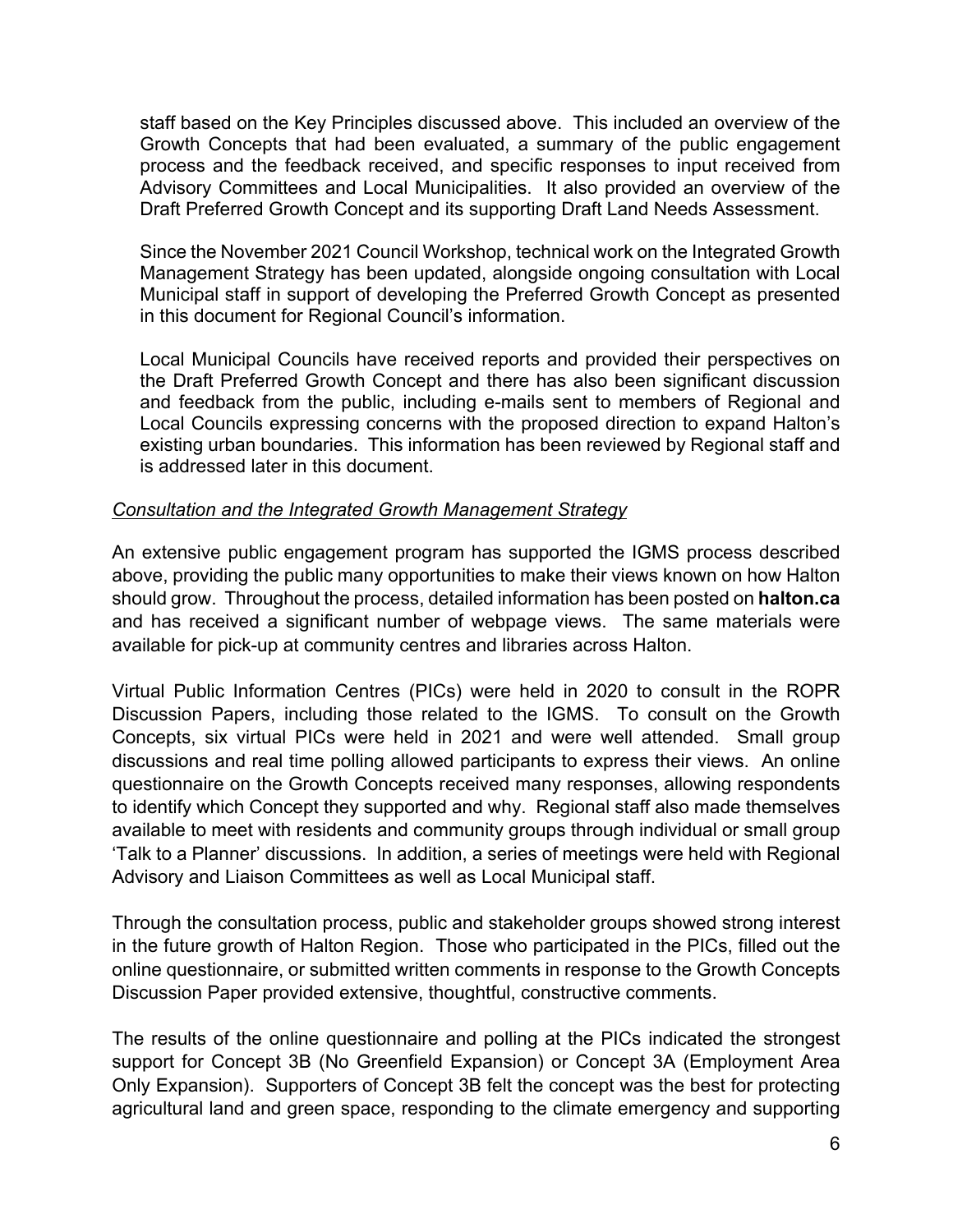intensification, densification and creating communities that allow people to live with a full range of amenities. Following Concepts 3A and 3B, Concept 4 (Greatest Greenfield Expansion) received the next most support, although noticeably less support than for Concepts 3A or 3B. Supporters of Concept 4 felt it was more balanced in providing a broader range of housing and employment options.

It has been reiterated throughout the IGMS process that it was not the intent to select one of the Growth Concepts as the Preferred Growth Concept, but rather to take the best elements from the Growth Concepts to develop a Preferred Growth Concept.

Regional staff have documented and considered all input received, whether through a formal submission or comments in an email or at a meeting. This includes a summary of public engagement on the Growth Concepts (provided as Attachment #3), responses to comments from Regional Advisory Committees (provided as Attachment #4), and responses to Local Municipal comments on the Growth Concepts (Attachment #5). In addition, in response to stakeholder submissions on the IGMS received generally since the release of the Growth Concepts Discussion Paper in February 2021, a document indicating how this input was considered in developing a Preferred Growth Concept will be made available to Regional Council through a link provided the week of January 31, 2022 in advance of the Workshop.

# **Discussion**

The purpose of this document is to build on the materials provided to Regional Council in November 2021 on a Draft Preferred Growth concept and describe, for Regional Council's information, Regional staff's draft recommendation on a Preferred Growth Concept for accommodating population, housing, and employment growth in Halton to the 2051 planning horizon. This section provides a summary of this Preferred Growth Concept as well as the detailed supporting information and technical analysis presented in the Draft 'Integrated Growth Management Strategy – Preferred Growth Concept Report'. Next, there is a discussion of the feedback received in response to the Draft Preferred Growth Concept, from both Local Municipal Councils and the public. Supplemental information is also provided that responds to many of the questions and requests for clarification raised as part of this feedback. The document concludes with a brief discussion of the next steps in the Regional Official Plan Review and Integrated Growth Management Strategy process.

# *Overview of the Draft Recommendation for a Preferred Growth Concept*

In undertaking the review of the Regional Official Plan, Regional Council directed staff to build on the strong foundational vision, goals and policies in the Regional Official Plan. The Planning Vision contained in the Regional Official Plan is based on the concept of sustainable development, moving the Region towards sustainability, and building on the themes of land stewardship and healthy communities. Building on this Planning Vision, the Key Principles set out above have also informed the Preferred Growth Concept. A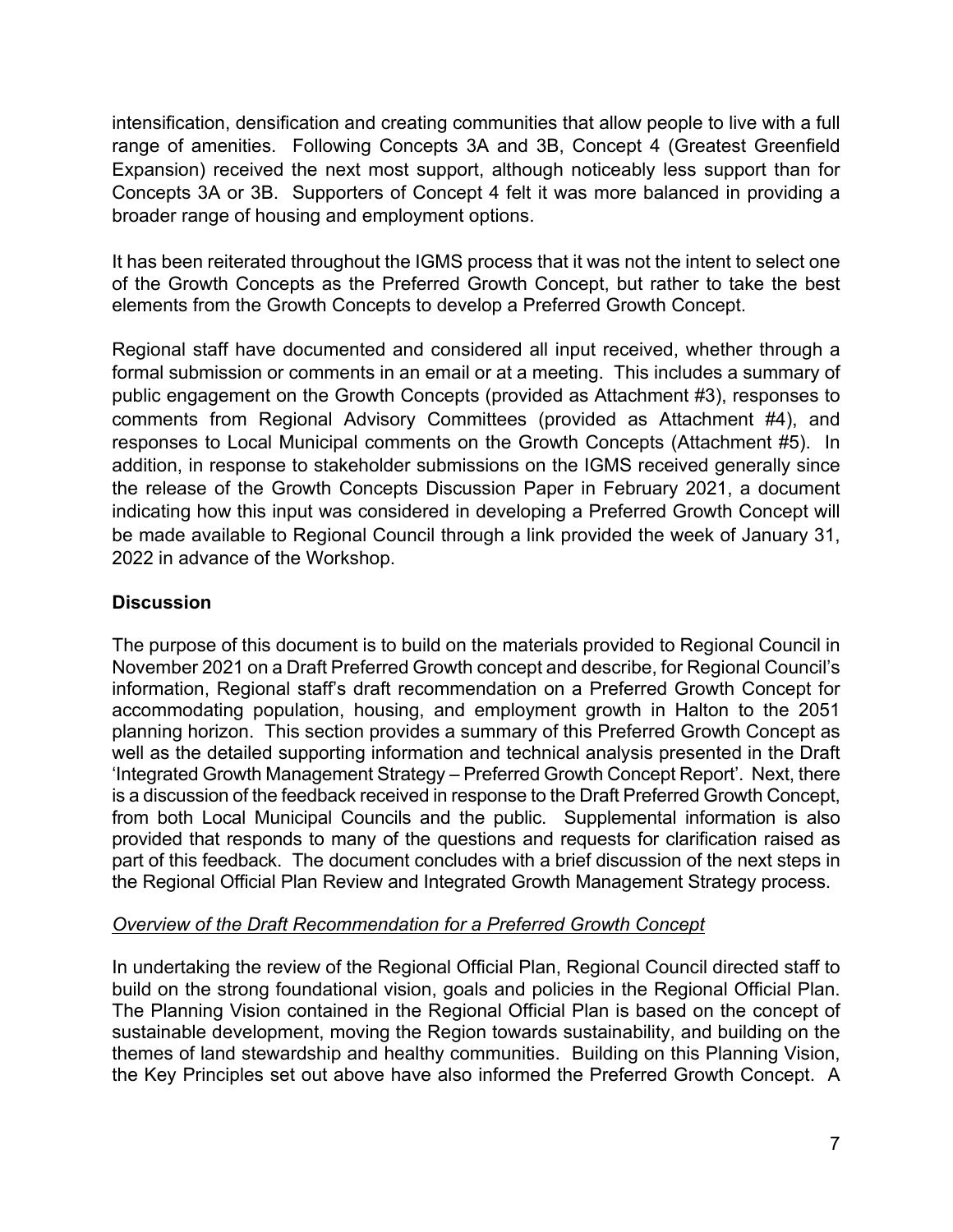description of how each Key Principle relates to elements of the Preferred Growth Concept is addressed in the Draft PGC Report discussed below.

Regional staff's draft recommendation for a Preferred Growth Concept represents a balanced approach to accommodating growth in Halton to 2051 in accordance with the Provincial Growth Plan and Land Needs Assessment methodology. The key elements of this Preferred Growth Concept include:

- implementing a compact and transit-supportive Regional Urban Structure by directing significant population and employment growth to strategic growth areas, including around GO Stations and planned higher order transit corridors;
- accommodating more than 80 per cent of population growth (contained in more than 85 per cent of new housing units) and almost 80 per cent of employment growth between 2031 and 2051, within the Region's existing urban areas;
- a significant shift in the future housing mix of the Region towards apartments, from approximately 25 per cent to more than 50 per cent of total housing units, directed to strategic growth areas, between 2031 and 2051;
- a measured urban boundary expansion of 1,120 hectares of new community land in the south and east of Milton (710 hectares) and a southerly expansion of Georgetown in Halton Hills (410 hectares), for residential, commercial and institutional uses, to provide a market-based supply of ground-related housing as directed by the Province, and accommodate important community uses (i.e. hospitals, parks);
- a major shift in the future employment mix of the Region towards mixed use office employment, directed to strategic growth areas, between 2031 and 2051;
- a measured urban boundary expansion of 1,070 hectares of new employment land located primarily along the Highway 401 and 407 corridors in Milton (670 hectares) and Halton Hills (400 hectares), to accommodate market demand for advanced manufacturing, logistics/warehousing, and supportive uses, which require access to 400-series highways.

The approach represented in Regional staff's draft recommendation for a Preferred Growth Concept allocates population, housing units and employment to each Local Municipality from 2031 to 2051 as summarized in Tables 1, 2, and 3 below. A map of this Preferred Growth Concept, including key elements of the Regional Urban Structure where growth is being directed and areas identified for new Community Areas and Employment Areas is identified in Figure 1. This figure also identifies the policy areas where population and employment growth is being directed in Halton to 2051 (i.e., the Built-Up Area, the Existing Designated Greenfield Areas, and New Community and Employment Areas).

For ease of reference, a map of Regional staff's draft recommendation for a Preferred Growth Concept and a map showing the supported employment conversions are provided as Attachment #6 and #7 to this information package, respectively.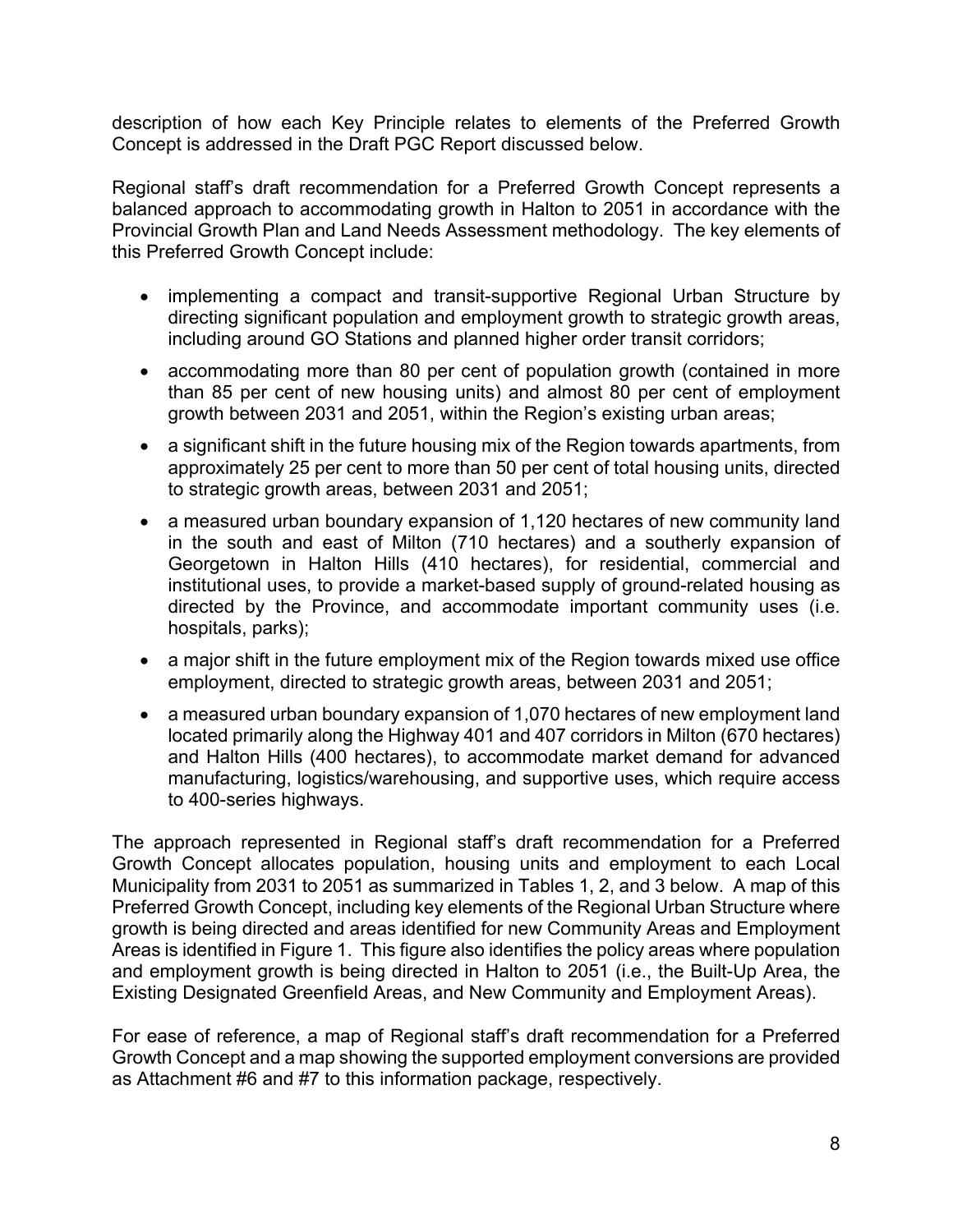# **Figure 1: Draft Recommendation for a Preferred Growth Concept (February 2022)**



## **Population & Employment Allocation, 2031-2051 by Policy Area**

|                                                      | <b>Population</b> | % of Total | <b>Jobs</b> | % of Total |
|------------------------------------------------------|-------------------|------------|-------------|------------|
| <b>Built-Up Area</b>                                 | 116,500           | 35%        | 57,000      | 38%        |
| <b>Existing Designated</b><br><b>Greenfield Area</b> | 150,500           | 45%        | 61,000      | 41%        |
| <b>New Community Area</b>                            | 62,000            | 18%        | 31,500      | 21%        |
| <b>New Employment Area</b>                           | n/a               | $\equiv$   |             |            |
| <b>Rural Area</b><br>(including Hamlets)             | 4,000             | $1\%$      | 500         | $1\%$      |
| <b>Total</b>                                         | 333,000           |            | 150,000     |            |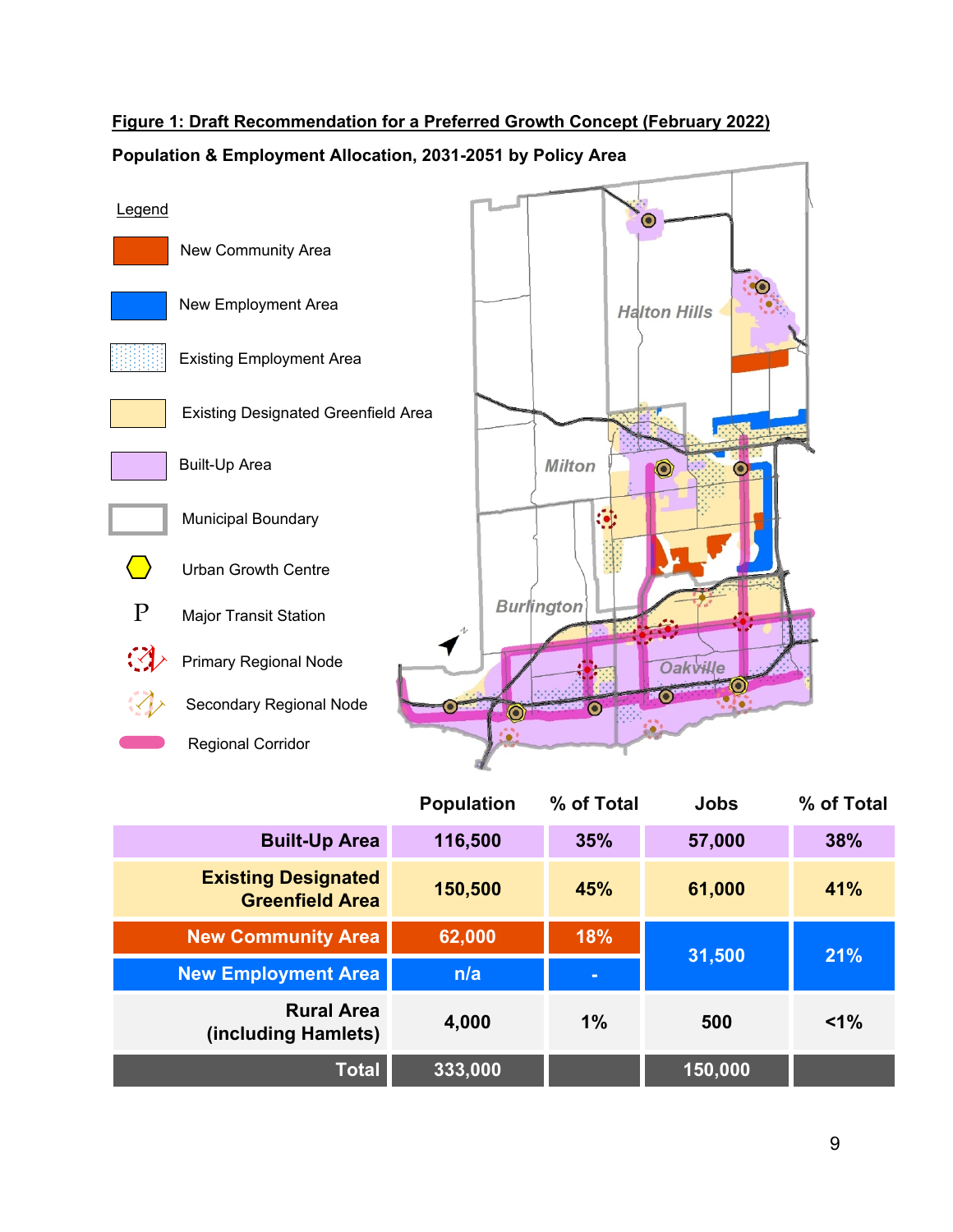|                      | <b>Population</b> |         |           |                     |  |  |
|----------------------|-------------------|---------|-----------|---------------------|--|--|
| <b>Municipality</b>  | 2021              | 2031    | 2051      | 2031-2051<br>Growth |  |  |
| <b>Burlington</b>    | 193,500           | 216,800 | 265,000   | 48,200              |  |  |
| Oakville             | 221,500           | 282,700 | 375,000   | 92,300              |  |  |
| Milton               | 138,500           | 185,600 | 335,000   | 149,400             |  |  |
| <b>Halton Hills</b>  | 65.600            | 81,800  | 125,000   | 43,200              |  |  |
| <b>Halton Region</b> | 619,100           | 766,900 | 1,100,000 | 333,100             |  |  |

**Table 1: Draft Recommendation for a Preferred Growth Concept – Population Growth**

|  |  | Table 2: Draft Recommendation for a Preferred Growth Concept - Household Growth |  |  |  |
|--|--|---------------------------------------------------------------------------------|--|--|--|
|  |  |                                                                                 |  |  |  |

|                      | <b>Households</b> |         |         |                     |  |
|----------------------|-------------------|---------|---------|---------------------|--|
| <b>Municipality</b>  | 2021<br>2031      |         | 2051    | 2031-2051<br>Growth |  |
| <b>Burlington</b>    | 74,100            | 85,100  | 107,800 | 22,700              |  |
| Oakville             | 74,700            | 98,100  | 136,700 | 38,600              |  |
| Milton               | 40,400            | 55,700  | 101,000 | 45,300              |  |
| <b>Halton Hills</b>  | 21,800            | 27,500  | 41,300  | 13,800              |  |
| <b>Halton Region</b> | 211,000           | 266,000 | 387,000 | 121,000             |  |

# **Table 3: Draft Recommendation for a Preferred Growth Concept – Employment Growth**

|                      | <b>Employment</b> |              |         |                            |  |
|----------------------|-------------------|--------------|---------|----------------------------|--|
| <b>Municipality</b>  | 2021              | 2031<br>2051 |         | 2031-2051<br><b>Growth</b> |  |
| <b>Burlington</b>    | 98,400            | 106,800      | 124,900 | 18,100                     |  |
| Oakville             | 110,800           | 139,300      | 180,100 | 40,800                     |  |
| Milton               | 44,500            | 67,900       | 130,100 | 62,200                     |  |
| <b>Halton Hills</b>  | 24,600            | 35,800       | 64,900  | 29,100                     |  |
| <b>Halton Region</b> | 278,400           | 349,800      | 500,000 | 150,200                    |  |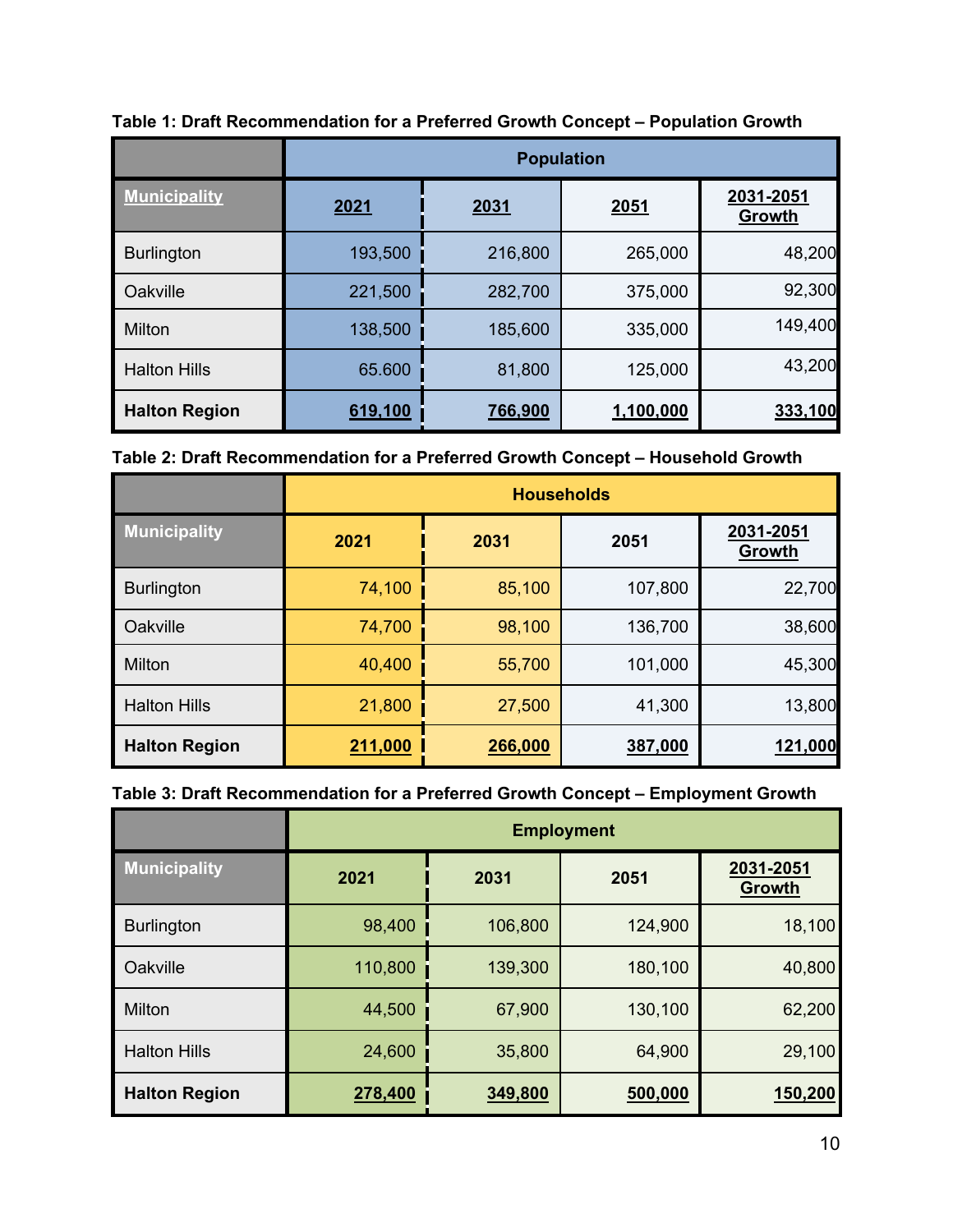The Preferred Growth Concept as presented in this document contains certain adjustments that build on the Draft Preferred Growth Concept provided for Regional Council's information in November 2021. These adjustments are largely the result of Regional staff's ongoing consultation with Local Municipal staff and include:

- Minor changes to the 2021 base year figures for population and employment based on the new release of the Annual Demographics Estimates from Statistics Canada.
- Changes to the location and timing of growth, with Burlington and Oakville having slightly increased population, housing unit, and employment allocations and Milton and Halton Hills having corresponding decreases. This adjustment is largely driven by the shift of growth to strategic areas in the Designation Greenfield Area of north Oakville, particularly along the Trafalgar Corridor.
- Changes to the amount and location of new Community Area in the Town of Halton Hills. This results from a need identified by Town staff for additional lands to accommodate strategic priorities such as a Town-wide community park and a new Georgetown hospital and the recognition of existing stormwater management facilities within the new Community Areas south of Georgetown that do not contribute to the supply of land available to accommodate growth. An addition of approximately 50 hectares of Community Area lands has been incorporated into the Preferred Growth Concept as presented here in response to this request. Along with minor adjustments to the assumptions for persons per unit in the Designation Greenfield Area, this translates to the Community Area land need being 1,120 hectares and the total new urban lands being 2,190 hectares (as compared with 1,050 and 2,120 hectares, respectively, in the November 2021 Draft Preferred Growth Concept).
- Changes to the location of new Employment Areas in Halton Hills in order to locate them outside of the Focused Analysis Area and Preferred Route for the GTA West project to the extent possible and to prioritize areas with larger contiguous employment lands that avoid the Regional Natural Heritage System to a greater degree. The amount of land identified remains the same as in the Draft Preferred Growth Concept, but its location has changed. In particular the Employment Areas previously identified on the lands extending north from the existing Employment Areas and west of Winston Churchill Boulevard have been relocated.

These adjustments maintain the overall approach to accommodating growth in Halton to 2051 based on the results of the Land Needs Assessment methodology and the direction of more than 80 per cent of population growth (contained in more than 85 per cent of new housing units) and almost 80 per cent of employment growth between 2031 and 2051 to Halton's existing urban areas.

# *Overview of the Draft 'IGMS – Preferred Growth Concept Report'*

The Draft 'Integrated Growth Management Strategy – Preferred Growth Concept Report' presented as Attachment #1 to this background information document provides detailed information that supports a strategy to accommodate growth in Halton to the 2051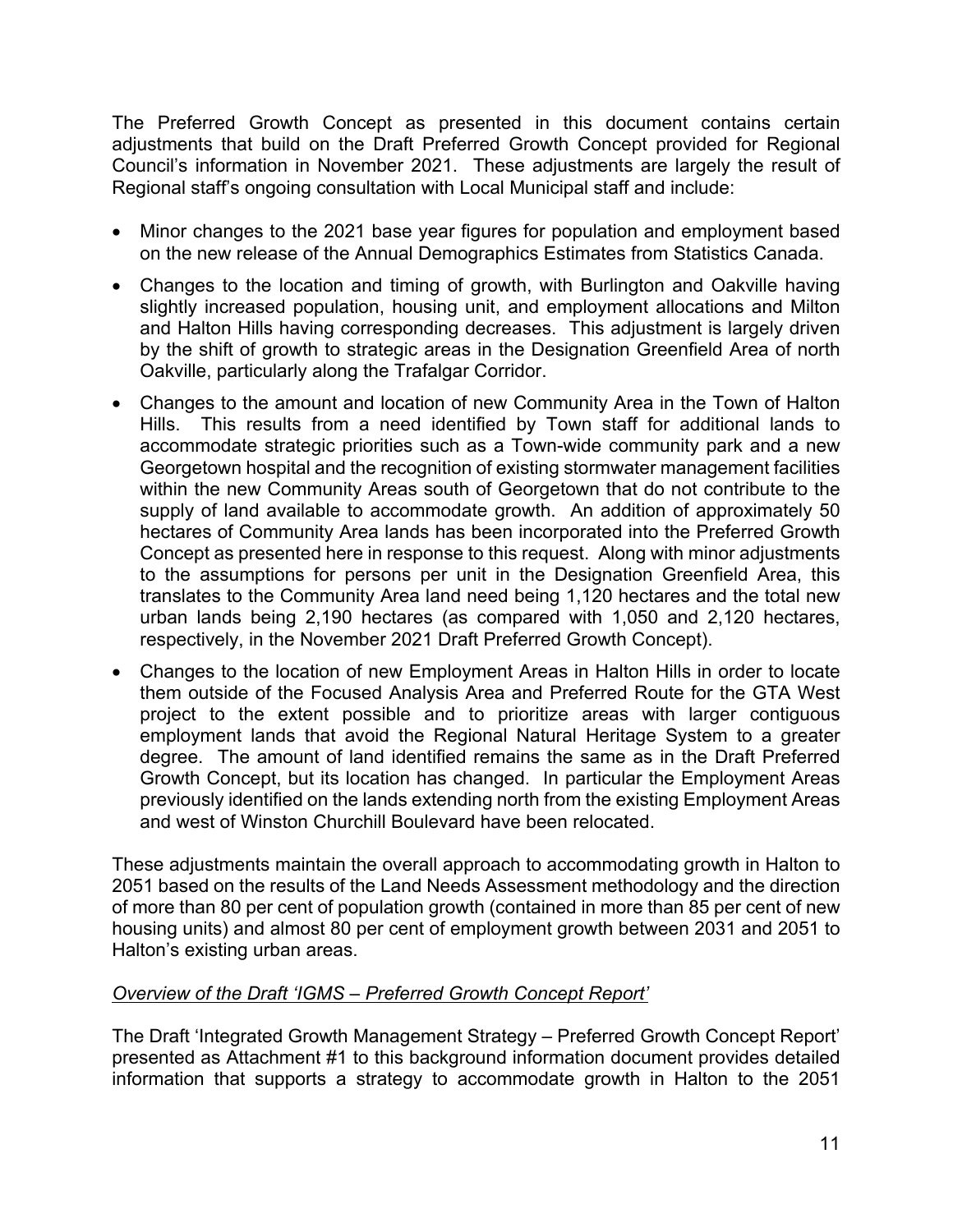planning horizon as well as the supporting technical analyses. In particular, the report contains the following:

#### **Section 1 – Introduction**

The Report begins by identifying its purpose and providing background context on work completed to date as part of the Regional Official Plan Review and Integrated Growth Management Strategy. It also identifies the major elements of the Preferred Growth Concept and outlines the contents of the Report.

## **Section 2 – Key Principles for the Preferred Growth Concept**

This section of the Report provides an overview of the Planning Vision in the Regional Official Plan as well as the Key Principles developed as part of the Integrated Growth Management Strategy, both of which inform how growth is planned to be accommodated in Halton to 2051. It discusses Halton's Planning Vision which seeks to move the Region towards sustainability and details how each of the Key Principles is reflected in the Preferred Growth Concept.

## **Section 3 – Land Needs Assessment Overview**

The Land Needs Assessment methodology is a standard approach developed by the Province to assess the amount of land required to accommodate growth. The Province requires the Land Needs Assessment methodology to be used by the Region to plan for growth to 2051 in accordance with the Growth Plan. As a result, it is a key input to the Preferred Growth Concept. This section of the PGC Report provides an overview of how land needs were determined as part of the Integrated Growth Management Strategy and the findings of the assessment.

The Land Needs Assessment identifies a need for 2,190 hectares of land to accommodate certain types of growth in new Community and Employment Areas in Halton. In the case of the Community Area, a shortfall of 8,700 single and semidetached housing units and 6,700 row housing which cannot be accommodated within the existing Urban Area was identified between 2021 and 2051. These units, in addition to approximately 1,300 apartment units identified to ensure the development of a complete community, resulted in a land need of 1,120 hectares. In the case of planning for employment, the Report concludes that 24,000 Employment Land Employment jobs cannot be accommodated within existing Employment Areas, resulting in a land need of 1,070 hectares.

The Lands Needs Assessment section of the PGC Report also addresses other aspects of the growth strategy that inform the Preferred Growth Concept, including an alternate intensification target and the consideration of employment conversions.

With respect to the intensification target, the Report notes that the Preferred Growth Concept is based on an alternate Region-wide intensification rate of 45 per cent of new housing units within the Built-Up Area, slightly lower than the 50 per cent target in the Growth Plan. This results from the specific context in Halton Region whereby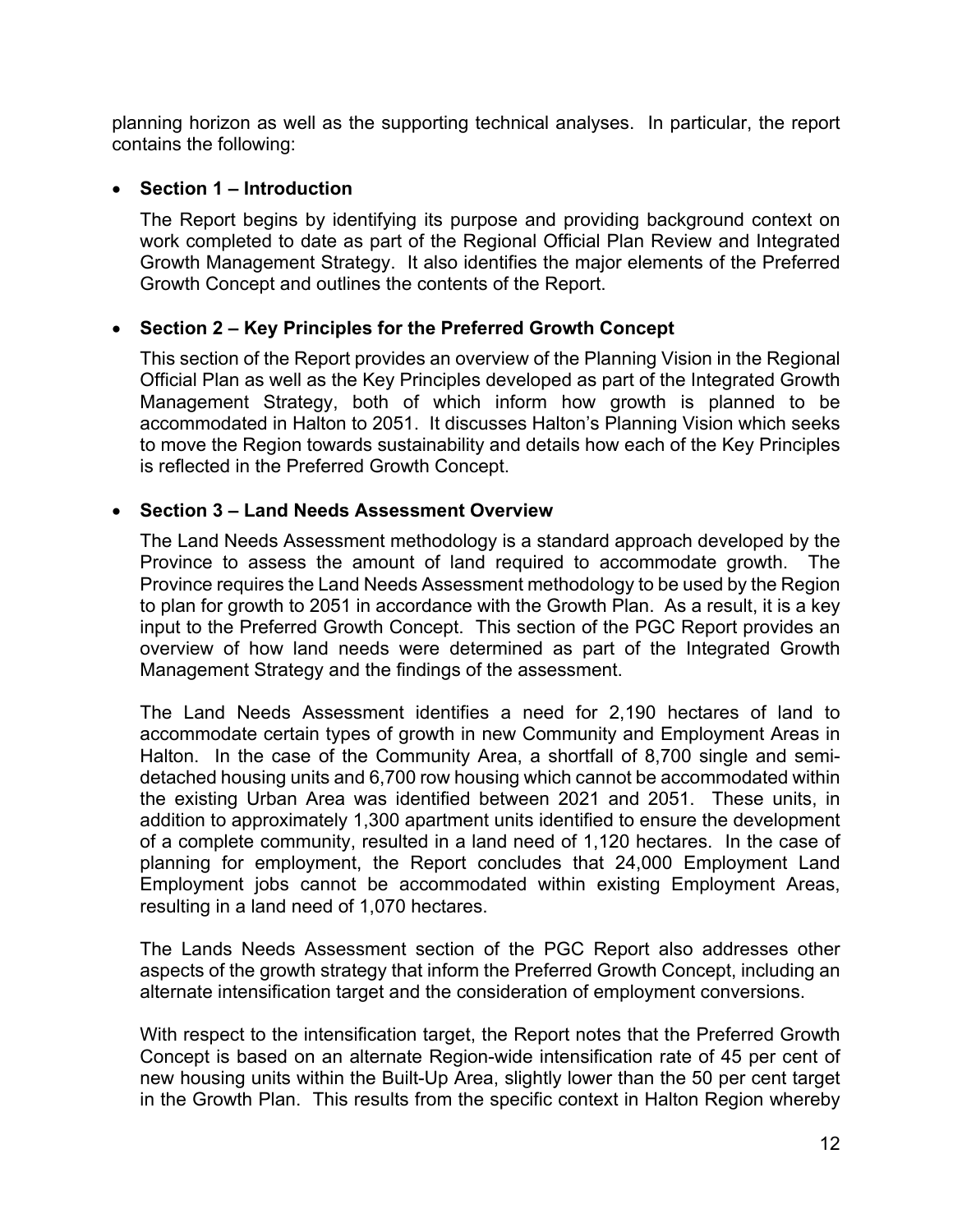the Built-Up Area as identified by the Province in 2006 no longer reflects the current extent of developed areas in Halton and does not include all areas that are planned for higher density, transit-supportive growth in Strategic Growth Areas. However, the Report makes clear that the Preferred Growth Concept overall plans for an ambitious target of more than 85 per cent of new housing units being located within the existing Urban Area, thereby meeting the "intensification first" and minimization of urban expansion objectives of the Growth Plan.

In terms of employment conversions, this section of the PGC Report speaks to how changes to the existing Employment Areas in the Regional Official Plan have informed the Preferred Growth Concept, in particular by identifying the conversions that are included in the Preferred Growth Concept. The PGC Report is also supported by a specific appendix that summarizes the conversions, additions, and technical revisions to the existing Employment Areas.

## **Section 4 – Preferred Growth Concept Overview**

This section of the PGC Report provides an overview of the Preferred Growth Concept and sets out in detail how it proposes to accommodate population, housing, and employment growth in Halton Region to 2051. This includes summarizing the significant amount of growth allocated to the Built-Up Areas, existing Designated Greenfield Areas, and the Strategic Growth Areas that form key components of the Regional Urban Structure. The role of each Local Municipality in accommodating growth to 2051 is also profiled.

This section of the PGC Report also addresses the role of development phasing in ensuring the logical and orderly development of urban areas in a sustainable and costeffective manner. It notes that the Land Needs Assessment is based on the assumption that all undeveloped Designated Greenfield Area identified through the Sustainable Halton Plan (and the earlier Halton Urban Structure Plan) will be nearing full development prior to any development occurring within any new urban expansion areas. It is anticipated that these lands can reasonably satisfy greenfield demand into the 2031-2041 period, and the Preferred Growth Concept has been based on these lands only nearing build-out around 2036.

# **Section 5 – Settlement Area Boundary Expansion Analysis**

As the Preferred Growth Concept includes an expansion to Halton's settlement area boundary to accommodate growth to 2051, a number of impact assessments were undertaken to assist in the identification of the appropriate areas to locate this new urban land and to understand potential impacts.

This section of the Report provides a summary of the Agricultural Impact Assessment, the Natural Heritage / Water Resources Assessment, and a Mineral Aggregate Resources Assessment prepared in support of the Preferred Growth Concept. The detailed technical studies are provided as appendices to the PGC Report.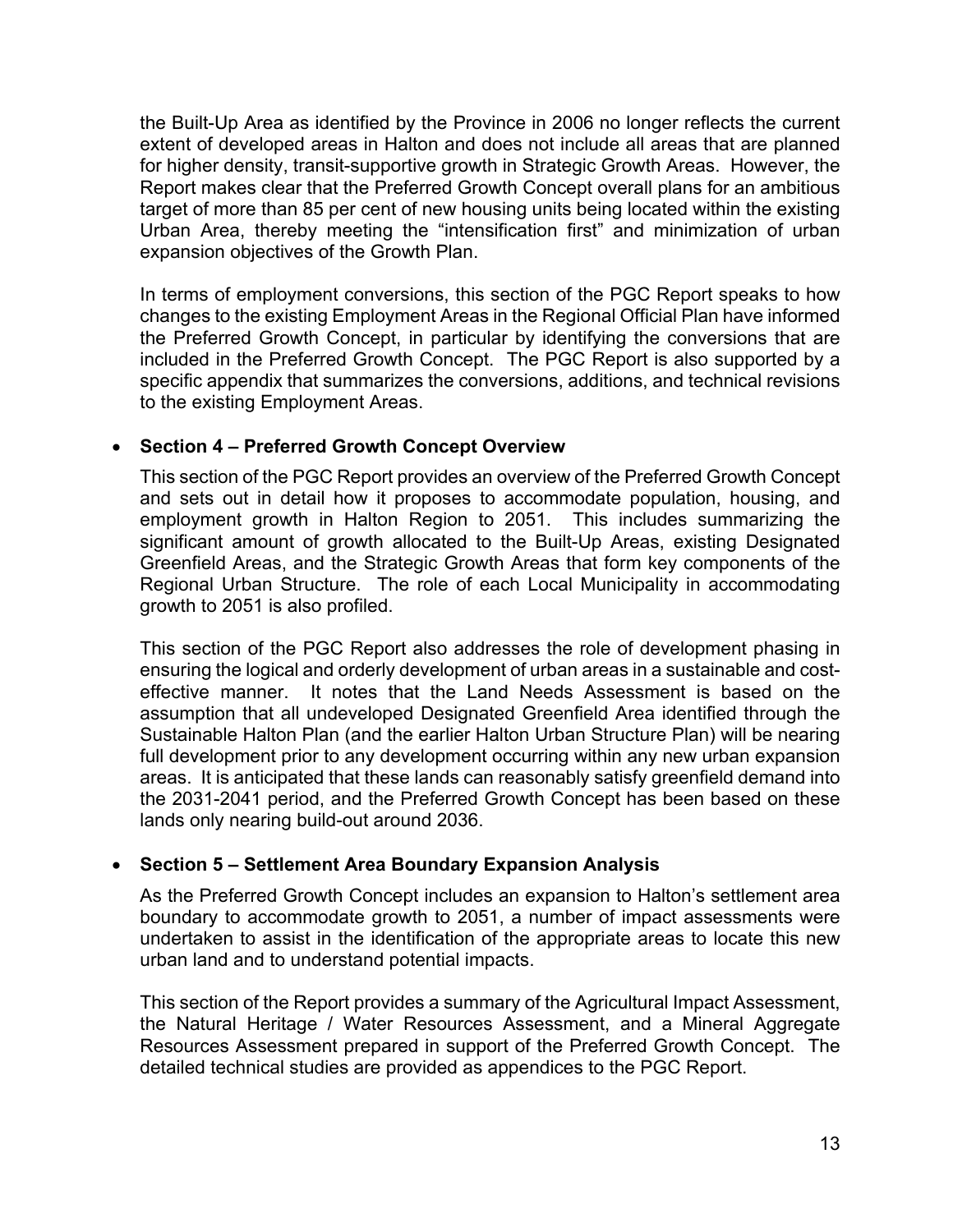## **Section 6 – Climate Change**

Given the importance of climate change and in recognition of the Climate Change Emergency declared by Halton Region and the Local Municipalities, this section of the Report addresses the climate change lens applied throughout the IGMS and in the development of a Preferred Growth Concept, including the Greenhouse Gas Emissions Modelling / Assessment undertaken as part of this work.

The PGC Report addresses the long-held objectives of the ROPR related to sustainability and climate change that serves as a strong foundation for defining future growth and development. For example, over 80% of population, housing unit, and employment growth is directed to the existing approved urban areas in line with the approved Regional Urban Structure, representing an ambitious shift in how Halton grows. There is a greater reliance on accommodating growth in apartment buildings, optimizing existing infrastructure and land, aligning growth and transit, and protecting the Natural Heritage and Agricultural Systems. All of these components of the Preferred Growth Concept support Regional Council's climate objectives and the motion declaring a climate emergency.

The Greenhouse Gas Emissions Modelling demonstrates that the Preferred Growth Concept minimizes greenhouse gas emissions as compared to a baseline scenario. While other Concepts were shown to generate fewer greenhouse gas emissions, the differences were marginal and these approaches did not address many other important community planning and housing objectives.

In concert with the PGC Report, there are a series of policy directions being recommended for implementation through an amendment to the Regional Official Plan. These directions identify additional policies and actions to address greenhouse gas emissions and climate resiliency and build on existing policies and objectives related to climate change.

#### **Section 7 – Technical Studies of the Preferred Growth Concept**

The IGMS has been approached in an integrated manner, recognizing the critical role of infrastructure and financial considerations to the development of the Integrated Growth Management Strategy and Preferred Growth Concept. This section of the Report summarizes the Water and Wastewater Assessment, the Transportation Assessment, and the Fiscal Impact Analysis work undertaken in support of the development of a Preferred Growth Concept.

These documents consider the capacity of its existing water, wastewater, and transportation infrastructure and planned capital improvements in order to identify the potential infrastructure/system improvements and their associated fiscal impacts. Following the implementation of a Preferred Growth Concept, these studies will be updated and refined through the Region's master planning and development charges processes.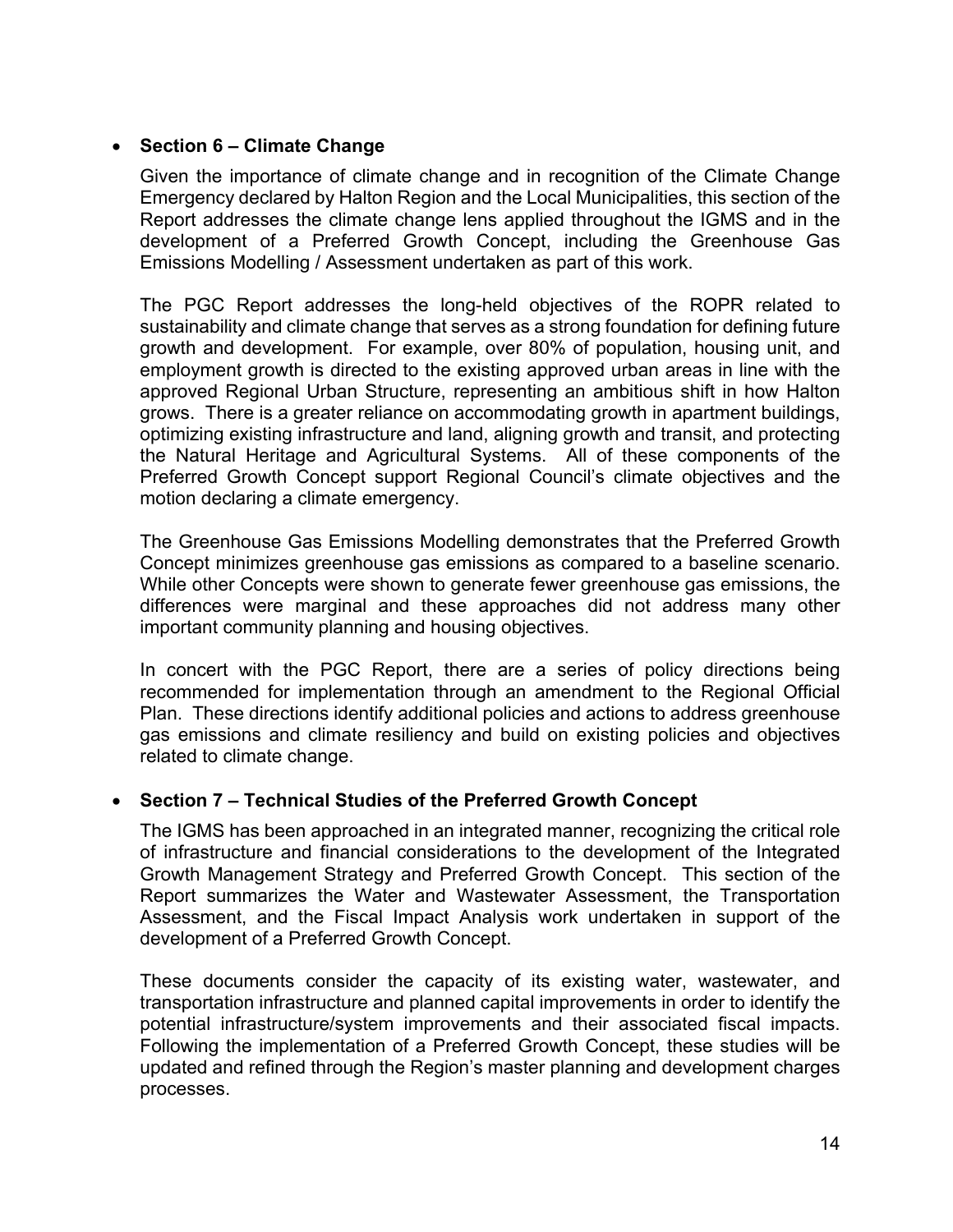## **Section 8 – Next Steps**

The Report concludes by identifying the next steps in the Regional Official Plan Review and Integrated Growth Management Strategy process to implement the Preferred Growth Concept following a decision by Regional Council.

#### *Feedback on the Draft Preferred Growth Concept & Supplemental Information*

Regional staff have received comments in response to the Draft Preferred Growth Concept presented to Regional Council for information in November 2021. Burlington, Milton, and Oakville Councils have provided recommendations in response to reports from their staff on the Draft Preferred Growth Concept. There has also been significant discussion and comments from the public, including through e-mails sent to members of Regional and Local Councils expressing concerns with the Draft Preferred Growth Concept and expressing concerns with the proposal to expand Halton's existing urban boundaries. These inputs, as well as supplemental information prepared by Regional staff to address and clarify certain elements of the draft recommendation for a Preferred Growth Concept, is discussed below.

## *Local Municipal Staff Reports*

In the period between the November 17, 2021 Council Workshop on the Draft Preferred Growth Concept and this February 9, 2022 Council Workshop, Local Municipal Councils received and considered reports on the Draft Preferred Growth Concept from the perspective of that Local Municipality. Attachment #8 contains the Local Municipal reports that were available at the time of writing of preparing this document.

#### City of Burlington:

The City's Community Planning, Regulation and Mobility Committee received Report PL-06-22 on January 11, 2022, which provided comments from a Burlington perspective on the Draft Preferred Growth Concept and Draft Land Needs Assessment and recommended that these comments be submitted to the Region. The recommendations in the report were carried at Committee and subsequently approved by City Council at its meeting on January 18, 2022. Key comments from the City's report are discussed below.

The report observes that while Concepts 3A/3B were previously recommended by City staff, as they most closely align with the City's Strategic Plan and Official Plan, the Draft Preferred Growth Concept will result in an annual growth rate, overall population growth, and housing unit growth, consistent with the City's own Growth Analysis. From an employment growth perspective, the significant shift towards major office employment in strategic growth areas is supported, but the City recommends an aspirational direction beyond the 25% of major office employment directed to Major Transit Station Areas, versus Employment Areas.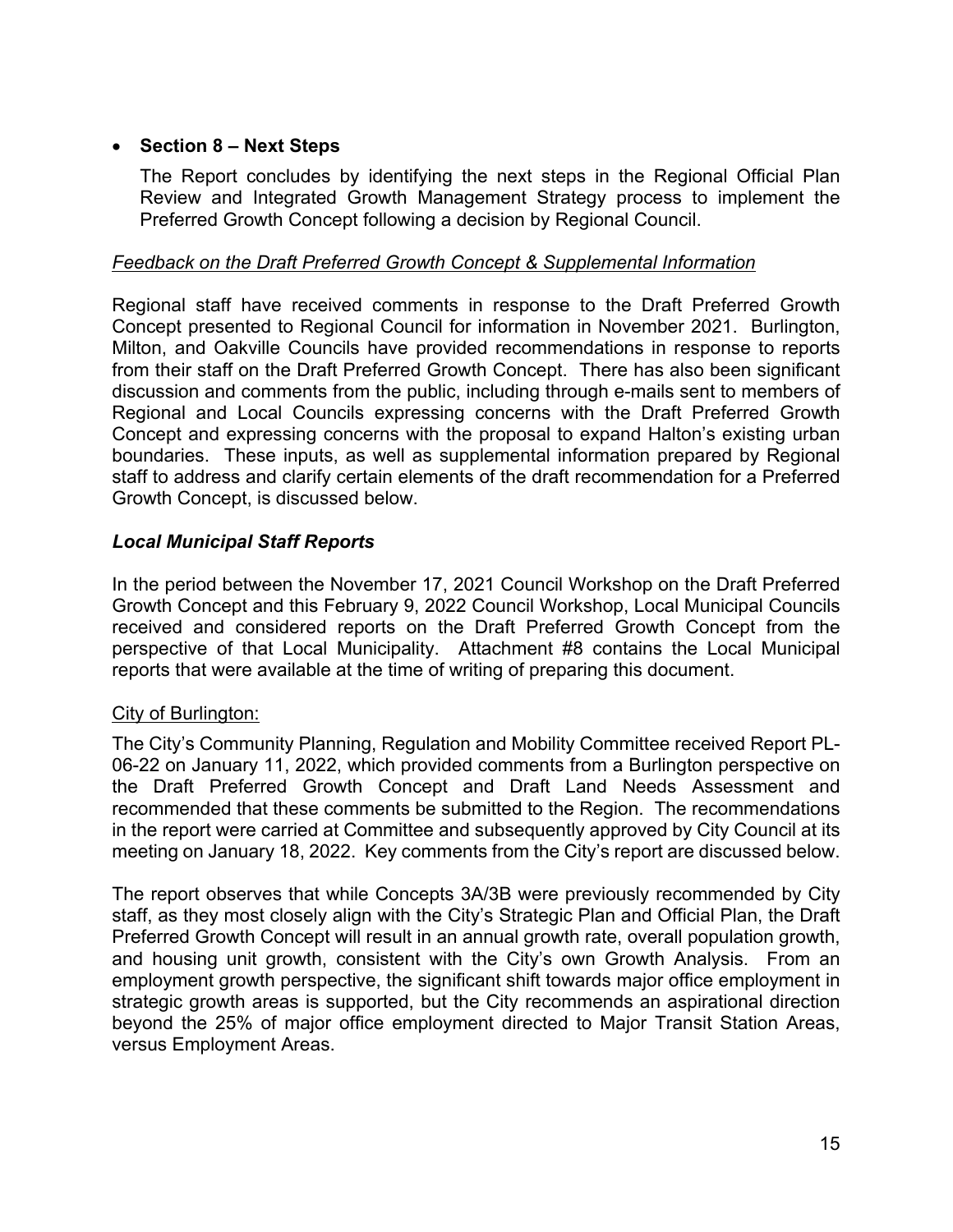With respect to the North Aldershot Policy Area (NAPA), Burlington supports the conclusion that it is not appropriate to include the NAPA as part of the Preferred Growth Concept for urban boundary expansion.

Burlington staff note that until the completed technical studies addressing climate change, infrastructure, agricultural impact, natural heritage/water resources, and financial impact, are released, it is not possible to provide comments from a Burlington perspective on how previous comments have been addressed. It is also noted that logical development phasing policies to ensure orderly development and the achievement of intensification targets will be important, as well as robust growth monitoring (i.e. update and monitoring of the Best Planning Estimates). Finally, it was noted that the Region had not provided responses to detailed comments contained in Appendix A to Burlington report PL-21-21.

In response, Region staff note that detailed technical studies have now been provided to Regional Council as part of the Draft PGC Report, providing information that supports the Preferred Growth Concept. It is also noted that the Draft PGC attempts to balance the needs of the four Local Municipalities, recognizing each municipality's role in accommodating growth to 2051. Regional staff have reviewed and provided responses to the specific comments from the City in Appendix A to PL-21-21. These responses are included in Attachment #2 to this document which provides responses to Local Municipal input on the Growth Concepts.

# Town of Halton Hills:

The Town of Halton Hills report on the Draft Preferred Growth Concept was scheduled to be presented at a Special Council Meeting on February 1, 2022 and was not available at the time of writing of this report but will be shared once available. While Town Council has not yet provided comments on the Draft Preferred Growth Concept, in response to Town Report No. PD-2021-0045 on the Growth Concepts in July 2021, Town Council was supportive of a modest expansion to the Georgetown Urban Area of approximately 350 hectares (including to provide opportunities for the proposed redevelopment of the Georgetown Hospital) as well as the provision of 350 hectares of new employment lands. This input from the Town has been incorporated into the Preferred Growth Concept as presented in this document.

# Town of Milton:

Town of Milton Council received Report DS-006-22 on January 17, 2022, which provided comments from a Milton perspective on the Draft Preferred Growth Concept and Draft Land Needs Assessment. The report recommended that the Town endorse the Preferred Growth Concept and request the Region to ensure an approach to development phasing that supports a steady stream of development in Milton. Town Council endorsed staff's recommendations and also requested that the Region consider the inclusion of lands in Milton under corridor protection should these lands not be required to support Provincial infrastructure projects.

The Town's report observes that the Region has made significant changes to reflect Town comments and concerns as outlined in Report DS-55-21 in June 2021, and recommends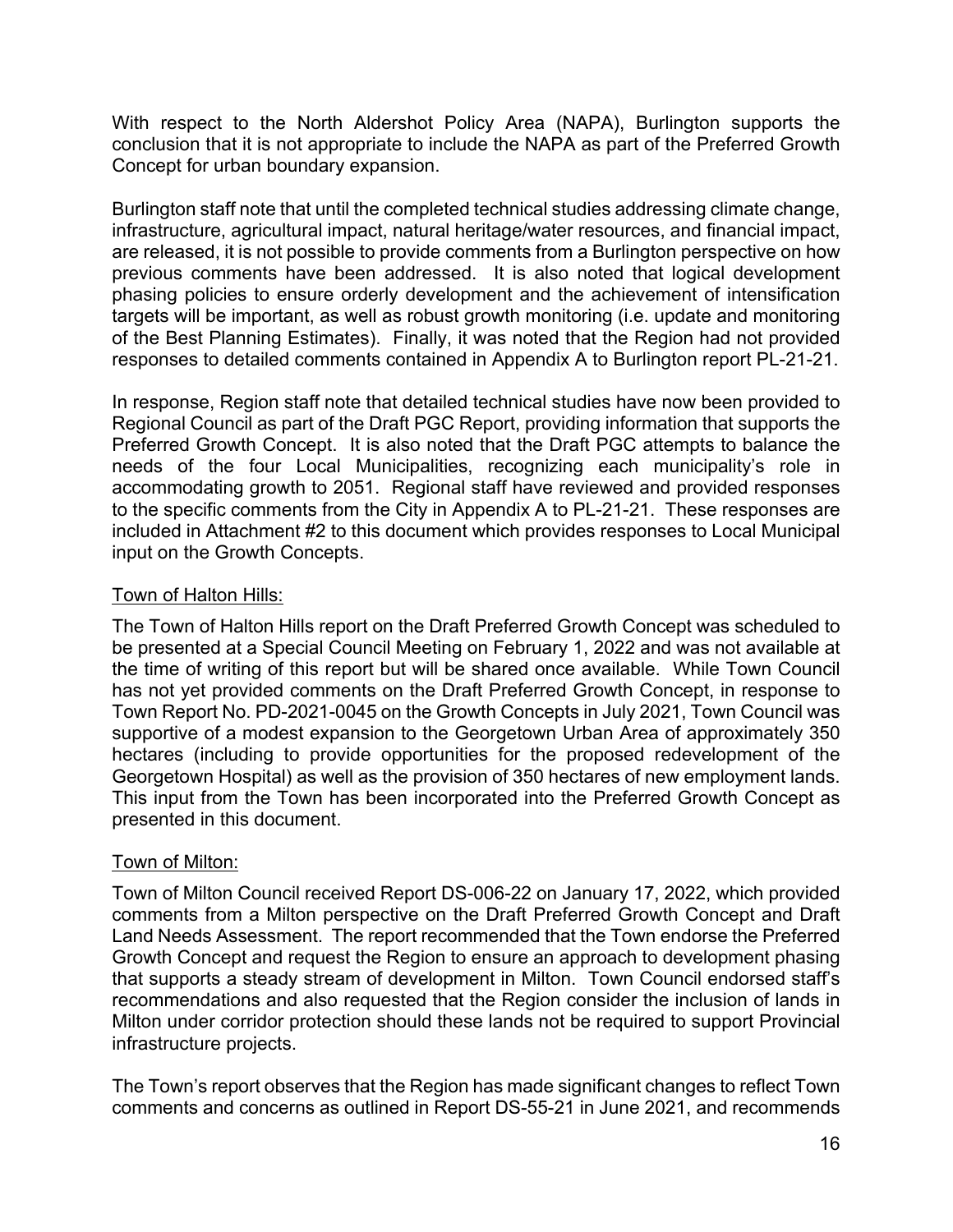that Milton Council endorse the Preferred Growth Concept. It is observed that the proposed quantum of new Employment and Community Area is less than what Town staff recommended, the Draft Preferred Growth Concept will provide a sufficient supply of new development land to 2051, and the Draft PGC also "right sizes" the quantum of development directed to the Built-Up Area (Old Milton).

The Town's report notes that while the Draft Preferred Growth Concept presented at the November 2021 Council Workshop did not address development phasing, it is critical that the Region consider:

- Employment Area: Milton needs a steady flow of investment ready employment lands, as existing employment lands (i.e. Derry Green) will be built out by 2031;
- Community Area: Milton's new Community Area lands need to be phased to ensure a continuous supply of market based housing beyond 2031, so development of Agerton, Trafalgar, Britannia and Milton Education Village communities must be delivered concurrently to ensure Milton has innovation/knowledge based job creation in mixed use areas, and substantial build-out of Boyne must be assumed before 2031.

Also, it noted that the update to the Best Planning Estimates, which will contain detailed phasing and geographic allocation of growth to implement the Preferred Growth Concept, needs to be based on ensuring a market-based supply of housing, a shovel ready supply of employment land, and a concurrent stream of development land balancing greenfield development and intensification.

In response, Regional staff note that development phasing is addressed in the Draft PGC Report based on the Land Needs Assessment analysis underpinning the Preferred Growth Concept, which is founded on the principle of accommodating population and employment growth through a focus on intensification, in addition to providing an adequate and continuous supply of new greenfield land as requested by the Town. With respect to the inclusion of lands under corridor protection, the Preferred Growth Concept as presented in this report identifies locations for the amount of land identified through the Land Needs Assessment. As a result, the addition of more land is not contemplated.

# Town of Oakville:

The Planning and Development Council of the Town of Oakville received a report on the IGMS and Draft Preferred Growth Concept on January 17, 2022. The report provided comments from an Oakville perspective on the Draft Preferred Growth Concept and Draft Land Needs Assessment and recommended that these comments be submitted to the Region. In considering the report, Town Council endorsed the criticisms of the Draft Preferred Growth Concept in the Town's staff report and supported their submission to Halton Region as part of the ROPR process. The Minutes from the Planning and Development Council will be considered by Town Council on January 31, 2022.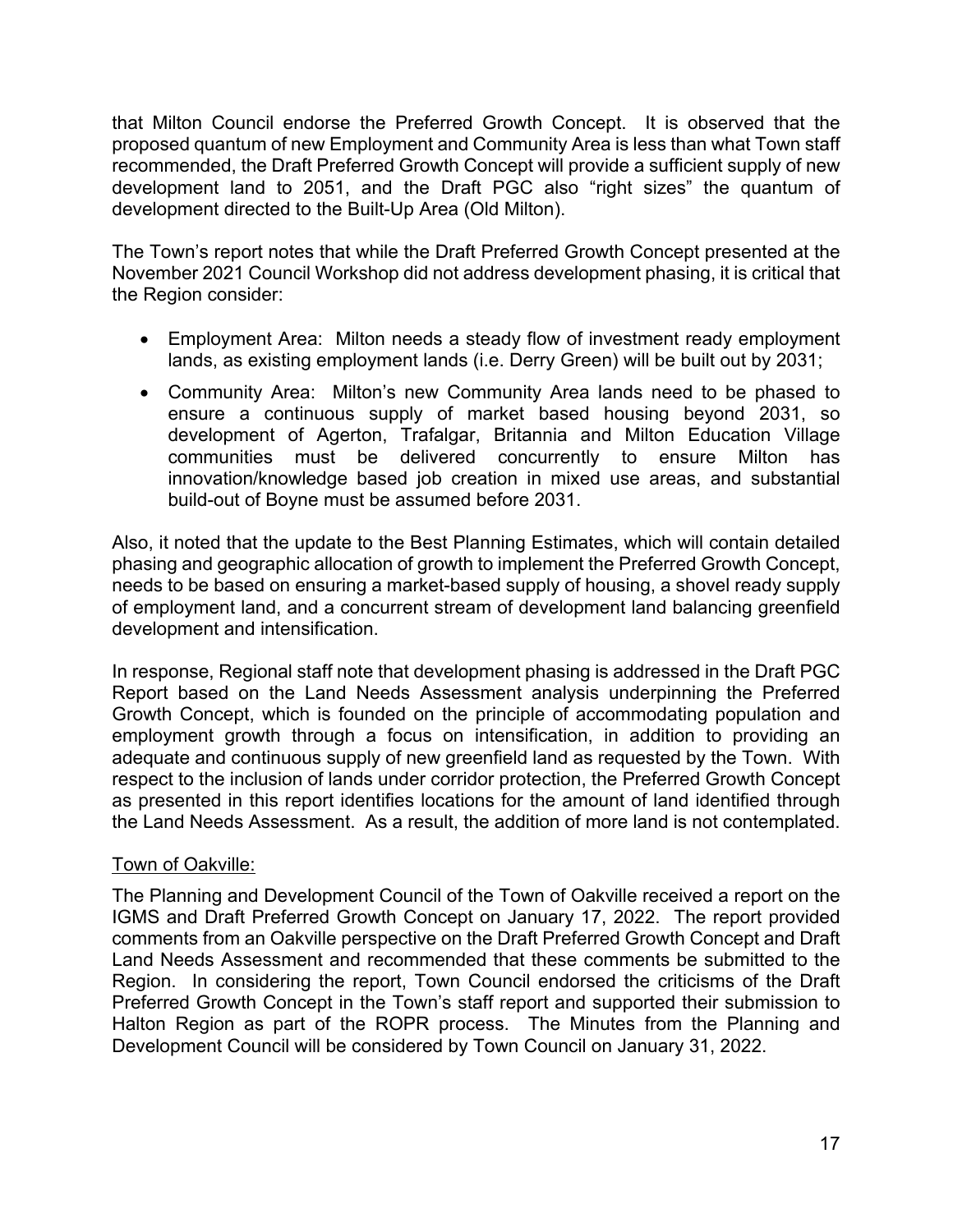The Town's report notes that the Draft Preferred Growth Concept proposes to implement the Regional Urban Structure of strategic growth areas and higher order transit corridors, which would by extension, implement Oakville's Town-wide urban structure. Also noted is the fact that the Draft Preferred Growth Concept proposes to accommodate most of the new population, housing, and employment growth within existing approved settlement areas, but does propose settlement area boundary expansions.

Town staff observe that the Draft Preferred Growth Concept proposes a reduced 45 per cent intensification rate, due to the fact that housing units have been transferred from the Built-Up Area of Oakville to the existing Designated Greenfield Area, to respond to demand for apartment units in North Oakville, particularly in the Trafalgar and Dundas Urban Cores.

The report as presented indicates qualified support for the Draft Preferred Growth Concept as a compromise as it addresses a number of the Key Principles for the development of a Preferred Growth Concept, but identifies some remaining concerns. As noted above, in considering the report, Oakville's Planning and Development Council unanimously endorsed a motion to revise the recommendations in the report in order to forward to Halton Region the Town's criticisms of the Draft Preferred Growth Concept.

The report states that settlement area boundary expansion should be viewed as a last option when opportunities to accommodate growth in existing settlement areas are exhausted. It is noted that lands currently designated for urban development could accommodate additional population and employment growth beyond what the Region has allocated through the IGMS. Support is indicated for certain strategic settlement area boundary expansions that may be warranted for the purposes of providing community infrastructure and developing complete communities.

With respect to the use of a proposed 45 per cent intensification rate in the Draft Land Needs Assessment, Town staff expressed concerns that this may be based on an overemphasis of market demand, resulting in unnecessary urban expansion, which could be avoided by revisiting the Land Needs Assessment to reduce the supply of ground-oriented housing. Despite this concern, Town staff offer qualified support for reducing the minimum intensification target, as the Draft Preferred Growth Concept supports Oakville's town-wide urban structure by concentrating growth in the existing Designated Greenfield Area.

Town staff also acknowledge the requirement to demonstrate conformity with the Growth Plan by July 2022, but are concerned that the ROPR Work Plan is out of order in dealing with fundamental policies on agriculture, natural heritage and climate change after growth management matters, including settlement boundary expansion, have been decided by Regional Council.

In response, Region staff notes that the Draft Land Needs Assessment prepared as an input to the Preferred Growth Concept followed the Land Needs Assessment Methodology set out by the Province, as required by the Growth Plan. Many of the concerns identified by the Town's report are addressed throughout Attachment #9, which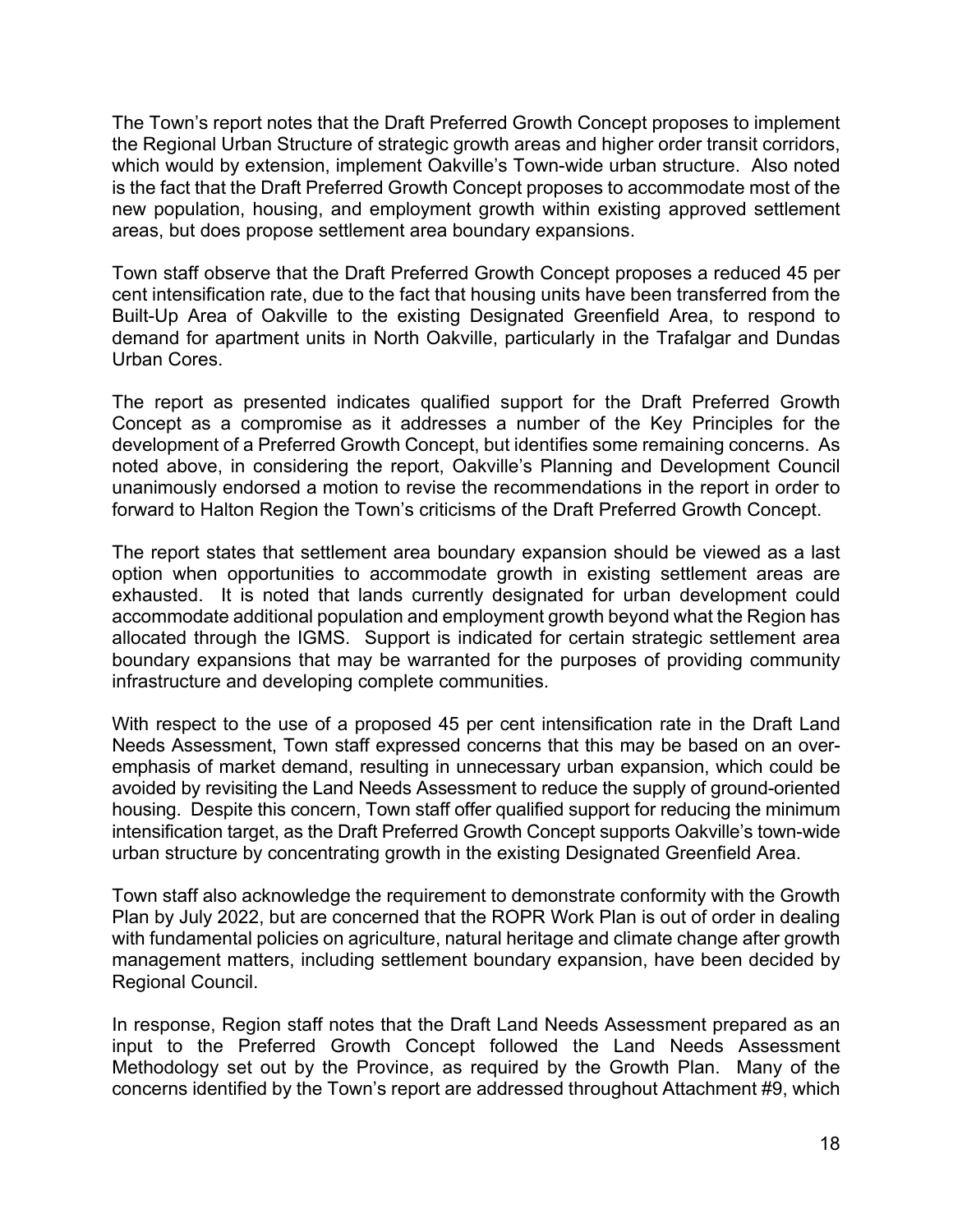highlights specific questions about the Draft Land Needs Assessment and some of the assumptions used. Also, fundamental considerations related to growth management, including climate change, agriculture and natural heritage are addressed through technical studies described in the PGC Report.

# *Key Questions on the Preferred Growth Concept*

The feedback from Local Municipal Councils and staff as well as the broader public discussion on the Draft Preferred Growth Concept has generated a number of questions and aspects of the Preferred Growth Concept discussed in this document that require clarification. Regional staff have prepared a document that provides information in response to these frequently asked questions. It is provided as Attachment #9 to this document and organizes the information into the broad categories identified below:

- Applying the Provincial Land Needs Assessment Methodology
- The Role of the Province of Ontario in Planning for Halton
- Climate Change Objectives and the Preferred Growth Concept
- Agriculture Impacts and the Preferred Growth Concept
- The Integrated Growth Management Strategy Process & Technical Studies
- Accommodating Growth in Existing Urban Areas & the Regional Urban Structure
- Accommodating Growth through a Measured Urban Boundary Expansion
- Planning for New Community Areas in the Designated Greenfield Areas
- Planning for New Employment Areas in the Designated Greenfield Areas